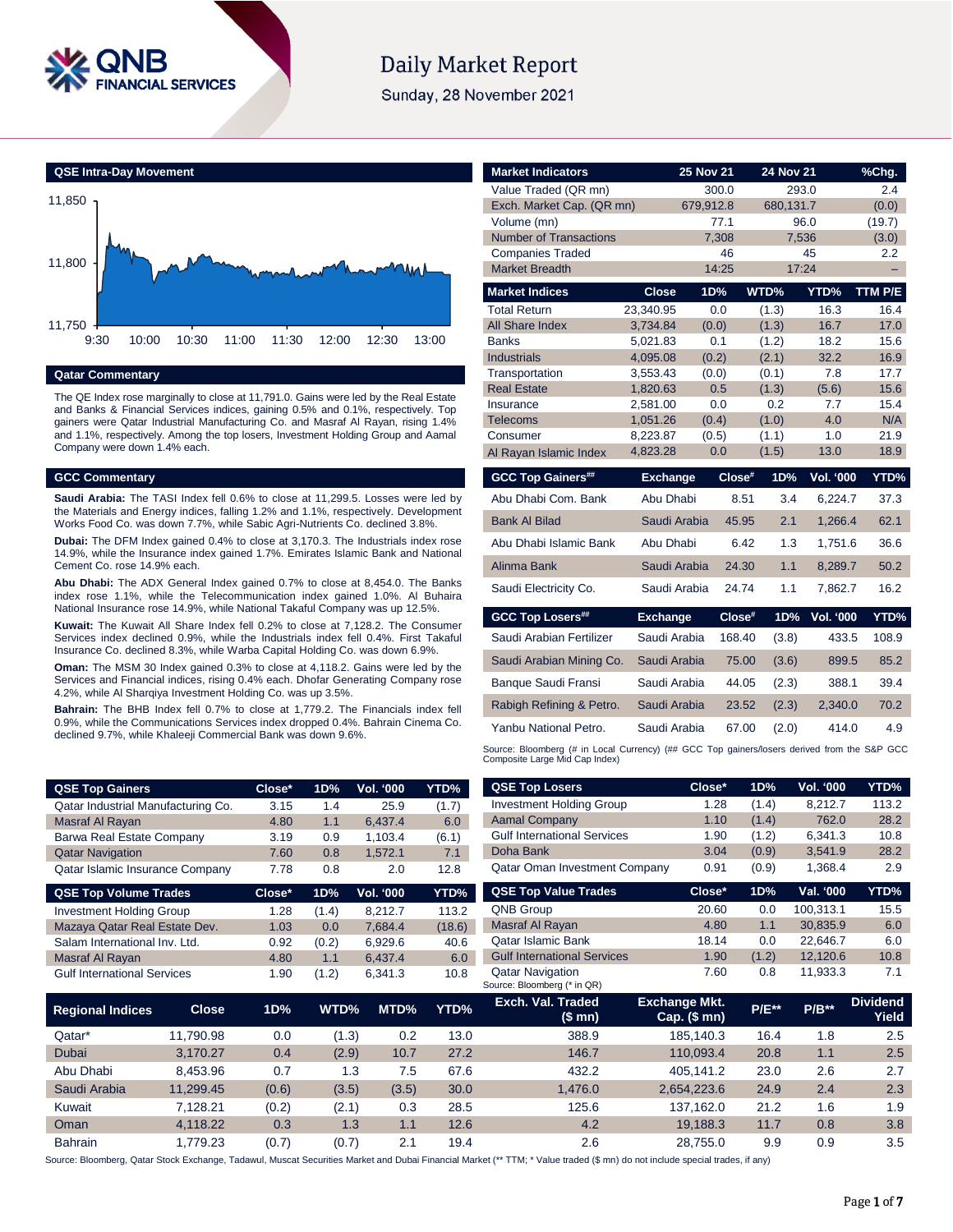#### **Qatar Market Commentary**

- The QE Index rose marginally to close at 11,791.0. The Real Estate and Banks & Financial Services indices led the gains. The index rose on the back of buying support from GCC and foreign shareholders despite selling pressure from Qatari and Arab shareholders.
- Qatar Industrial Manufacturing Co. and Masraf Al Rayan were the top gainers, rising 1.4% and 1.1%, respectively. Among the top losers, Investment Holding Group and Aamal Company were down 1.4% each.
- Volume of shares traded on Thursday fell by 19.7% to 77.1mn from 96.0mn on Wednesday. Further, as compared to the 30-day moving average of 170.3mn, volume for the day was 54.8% lower. Investment Holding Group and Mazaya Qatar Real Estate Dev. were the most active stocks, contributing 10.7% and 10.0% to the total volume, respectively.

| <b>Overall Activity</b>        | Buy %*   | Sell %*  | Net (QR)         |
|--------------------------------|----------|----------|------------------|
| Qatari Individuals             | 26.72%   | 28.65%   | (5,779,310.6)    |
| <b>Qatari Institutions</b>     | 18.08%   | 19.63%   | (4,640,079.1)    |
| Qatari                         | 44.80%   | 48.27%   | (10, 419, 389.7) |
| <b>GCC Individuals</b>         | 0.32%    | 0.28%    | 131,820.8        |
| <b>GCC</b> Institutions        | 1.56%    | 1.22%    | 1,023,944.7      |
| <b>GCC</b>                     | 1.88%    | 1.50%    | 1,155,765.5      |
| Arab Individuals               | 6.71%    | 7.17%    | (1,403,563.7)    |
| <b>Arab Institutions</b>       | $0.00\%$ | $0.00\%$ |                  |
| Arab                           | 6.71%    | 7.17%    | (1,403,563.7)    |
| <b>Foreigners Individuals</b>  | 2.65%    | 2.03%    | 1,865,736.7      |
| <b>Foreigners Institutions</b> | 43.96%   | 41.03%   | 8,801,451.1      |
| <b>Foreigners</b>              | 46.61%   | 43.06%   | 10,667,187.8     |

Source: Qatar Stock Exchange (\*as a % of traded value)

### **Global Economic Data**

#### **Global Economic Data**

| <b>Date</b> | Market  | <b>Source</b>                                   | <b>Indicator</b>                    | Period     | Actual   | <b>Consensus</b> | <b>Previous</b> |
|-------------|---------|-------------------------------------------------|-------------------------------------|------------|----------|------------------|-----------------|
| $11 - 25$   | UK      | Confederation of British Indus                  | <b>CBI Retailing Reported Sales</b> | Nov        | 39       | 33               | 30              |
| $11 - 26$   | EU      | <b>European Central Bank</b>                    | M3 Money Supply YoY                 | Oct        | 7.70%    | 7.40%            | 7.50%           |
| $11 - 25$   | Germany | <b>German Federal Statistical Office</b>        | GDP SA QoQ                          | 3Q         | 1.70%    | 1.80%            | 1.80%           |
| $11 - 25$   | Germany | <b>German Federal Statistical Office</b>        | <b>GDP NSA YoY</b>                  | 3Q         | 2.50%    | 2.50%            | 2.50%           |
| $11 - 25$   | Germany | <b>German Federal Statistical Office</b>        | <b>GDP WDA YoY</b>                  | 3Q         | 2.50%    | 2.50%            | 2.50%           |
| $11 - 25$   | Germany | <b>German Federal Statistical Office</b>        | <b>Private Consumption QoQ</b>      | 3Q         | 6.20%    | 4.80%            | 3.80%           |
| $11 - 25$   | Germany | <b>German Federal Statistical Office</b>        | Government Spending QoQ             | 3Q         | $-2.20%$ | 0.40%            | 4.60%           |
| $11 - 25$   | Germany | <b>German Federal Statistical Office</b>        | Capital Investment QoQ              | 3Q         | $-2.20%$ | $0.00\%$         | 1.20%           |
| $11 - 25$   | Germany | GfK AG                                          | <b>GfK Consumer Confidence</b>      | Dec        | $-1.6$   | -1               |                 |
| $11 - 26$   | France  | <b>INSEE National Statistics Office</b>         | <b>Consumer Confidence</b>          | <b>Nov</b> | 99       | 98               | 99              |
| $11 - 25$   | Japan   | Bank of Japan                                   | <b>PPI Services YoY</b>             | Oct        | 1.00%    | 0.90%            | 0.90%           |
| $11 - 25$   | Japan   | Economic and Social Research I                  | Leading Index CI                    | Sep        | 100.9    | -                | 99.7            |
| $11 - 25$   | Japan   | Economic and Social Research I                  | Coincident Index                    | Sep        | 88.7     |                  | 87.5            |
| $11 - 26$   | Japan   | Ministry of Internal Affairs and Communications | <b>Tokyo CPI YoY</b>                | <b>Nov</b> | 0.50%    | 0.40%            | 0.10%           |
| $11 - 27$   | China   | <b>National Bureau of Statistics</b>            | <b>Industrial Profits YoY</b>       | Oct        | 24.60%   |                  | 16.30%          |

Source: Bloomberg (s.a. = seasonally adjusted; n.s.a. = non-seasonally adjusted; w.d.a. = working day adjusted)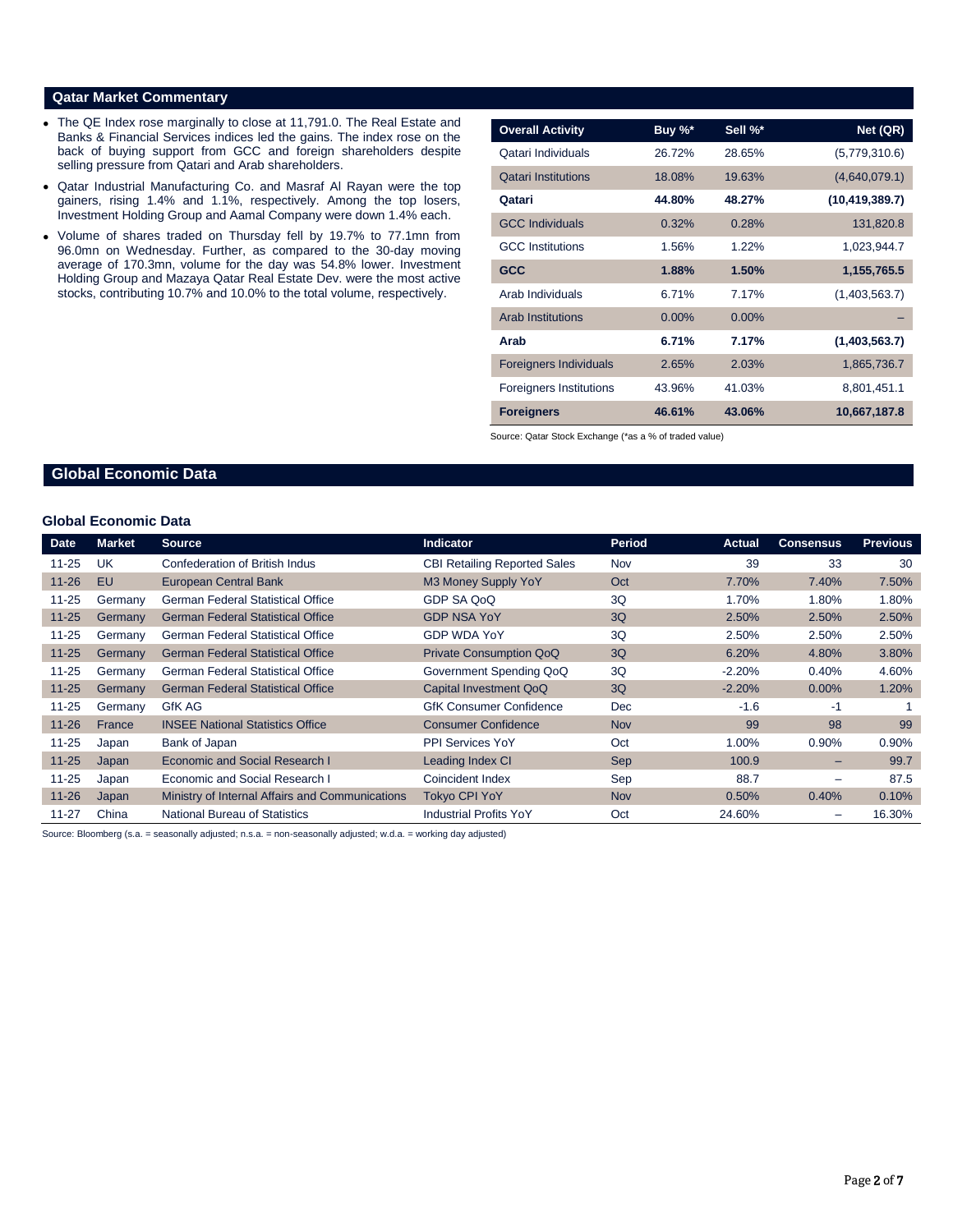#### **News**

#### **Qatar**

- **QFBQ Participates as a Private Investor in a Silicon Valley AI Technology Company –** Qatar First Bank LLC (QFBQ) announced the completion of an agreement to invest in SoundHound Inc., a US late-stage tech company specialized in voice AI, whose headquarters are in Silicon Valley, California, in the USA. [The investment is expected to close in the first quarter of 2022.]. SoundHound's independent voice AI platform, built on proprietary natural language technology, enables businesses to deliver best-in-class conversational experiences to their customers across 22 languages. Voice AI is projected to be a \$160 billion market opportunity and SoundHound is at the forefront of helping brands build differentiated, voice-enabled experiences that grow customer loyalty and deliver value. (Qatar Tribune)
- **QNBK receives 'Best Transaction Bank in MEA' award by The Asian Banker –** QNB Group (QNBK), the largest financial institution in the Middle East and Africa, has received the "Best Transaction Bank in Middle East & Africa" award by The Asian Banker, as part of its MEA Transaction Finance Awards program, the bank announced in a statement on Saturday. The prestigious award recognizes QNB Group's wide range of outstanding transaction banking services, supported by corporate bank e-channel platforms. The Group has extensive experience in providing sophisticated cash management and trade finance solutions to local and multinational corporations across its entire network. Innovation and digitization using cutting-edge technology are among QNB Group's top priorities to drive customer centricity. (Qatar Tribune)
- **Indosat to pay interim dividend of 920.14 Rupiah/Share –** Indosat will distribute an interim dividend of 5tn rupiah for the 2021 financial year, or 920.14 rupiah/share, on December 16, the Indonesia's telecommunication company says in stock exchange filing Friday. Ex-dividend date set on December 7 for regular and negotiated markets, and December 9 for cash market. Shares jump as much as 8.1% in intraday trading on Friday to 7,700 rupiah, the highest since January 15, 2008. (Bloomberg)
- **Bridgestone CEO visits GWCS regional logistics hub –** Bridgestone CEO Michael Codron was in Qatar recently to meet the Gulf Warehousing Company (GWCS) leadership and visit their Ras Bufontas Free Zone Regional Logistics Hub. This visit comes at a time when Qatar's \$7.5bn logistics sector is expanding with the country's determination to become a global trading hub and also to attract the type of foreign direct investment that will take its logistical capabilities to the next level. Preparations for the FIFA World Cup Qatar 2022 has further raised Qatar's logistics profile with massive investments in infrastructure, development of free zones and simplification of customs procedures and regulations. (Gulf-Times.com)
- **Kahramaa launches new platform to support cut in energy usage –** The Qatar General Electricity & Water Corporation (Kahramaa), represented by the National Program for Conservation and Energy Efficiency (Tarsheed) in cooperation with Japanese company Marubeni, has launched a smart platform for energy efficiencsy. According to an official Kahramaa press statement Saturday, the new platform supports Tarsheed's efforts to reduce energy consumption in the residential sector by 5%. This platform comes within the framework of the memorandum of understanding signed between the two parties in April to launch a smart platform that includes a number of interactive electronic control panels to measure the subscriber's domestic energy usage behavior. Consumers fill out a questionnaire while specifying the number

of devices consuming energy or water. The application helps them develop a typical consumption plan for each housing category according to the number and type of residents and other variables, in addition to providing a smart plan according to the actual house consumption pattern to achieve the targeted reduction for each consumer. (Gulf-Times.com)

- **EIU: Qatar's macroeconomic indicators improving, returning to positive economic growth –** Qatar's macroeconomic indicators have improved following the pandemic-induced slump in 2020, returning to positive economic growth, researcher EIU has said in a recent assessment. The country's fiscal account will return to surplus this year owing to recovering global oil and gas prices, easing public debt pressures. Qatar's debt obligations are high, but its ability to fully service them is not in doubt, supported by ample foreign reserves and the assets of the Qatar Investment Authority (QIA, the sovereign wealth fund). EIU's sovereign risk remains BBBrated, although the underlying score has improved by four points, to 36, reflecting EIU's assessment of improved macroeconomic indicators. According to EIU, the Qatari riyal's peg to the dollar will continue to be backed by healthy foreign reserves and QIA assets. The currency risk rating remains at BB, although the underlying score has improved by two points, to 42. The rating is supported by a recovery in international hydrocarbons prices and an expected shift from deficit to surplus on the current account in 2021. (Gulf-Times.com)
- **Healthcare services law: Expatriates to receive healthcare services at private facilities –** With health insurance becoming mandatory, expatriates will receive healthcare services at private facilities, while Qatari citizens will receive healthcare services at government facilities, a Qatar Chamber official has said. If the service is not available in private facilities, then expatriates may receive the healthcare services at the government facilities, Advisor to the Minister of Health for Insurance Affairs Khalid bin Abdulrahman Al Mughesib said. This came as Qatar Chamber's Insurance Committee recently held a meeting to review the Law No. (22) for 2021 on the regulations of health care services inside the country. (Qatar Tribune)
- **Real Estate trading volume surpasses QR467mn during November 14-18 –** The total value of real estate transactions in the sales contracts registered with the Real Estate Registration Department of the Ministry of Justice from November 14 to 18, reached QR 467,125,198. The types of real estate traded included vacant lands, houses, residential buildings, a commercial building and multi-purpose buildings. Most of the trading took place in the municipalities of Al Rayyan, Doha, Al Da'ayen, Umm Salal, Al Wakrah, Al Khor, Al Shamal, Al Dhakhira, and Al Shahaniya. The volume of real estate circulation during the period from November 7 to 11, reached QR 373,507,402. (Peninsula Qatar)
- **Demand for manpower surges as Qatar's economy reopens –** With economic activity in the country gaining momentum, the demand for manpower has soared. The requirement for staff from the companies is so high that manpower agencies in the country are unable to fulfil the demand. The companies are more interested in hiring local talent instead of getting people from abroad. "Everyday we are getting minimum 7-8 emails about requirements. Demand for manpower is high from retail companies, hotels, restaurants and education. Demand is also coming from contracting companies for blue-collared jobs, like carpenters, electricians etc," Abdulla Usman Sait, Managing Director of KKK&Z International- a manpower providing company- told The Peninsula. "Now the market is opening up and companies have started expanding their activities and they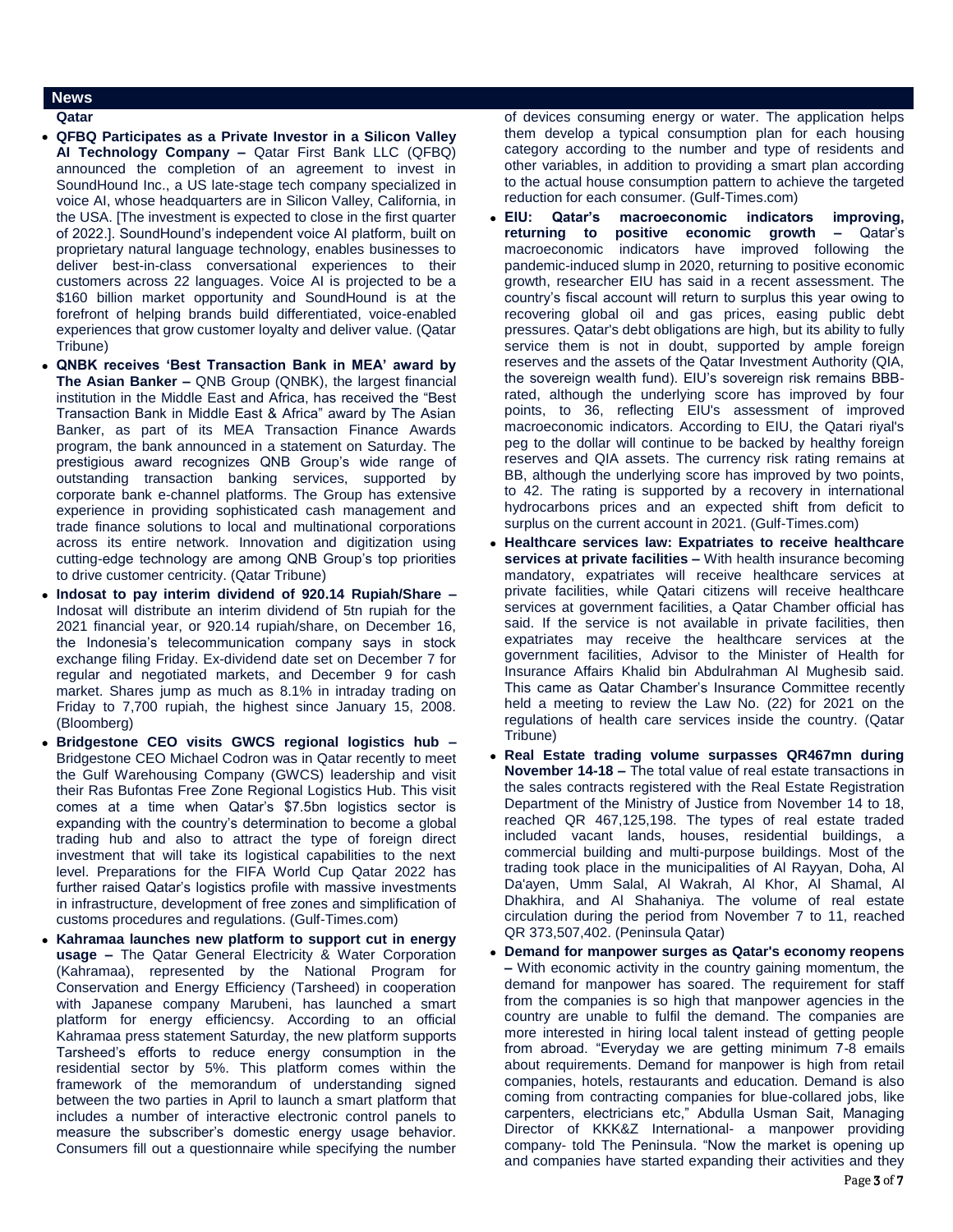need more people to meet their expansion plans," said Abdulla. KKK&Z International provide man-power to many major companies including Ali Bin Ali, Huawei, Vivo, Microsoft, Apple, Vodafone Pana-sonic, Dell and many gaming brands. With the reopening of economy, many national and international events are also planned. In the last two months, Qatar has organized many high profile events and conferences including Formula 1 Qatar Grand Prix, Hospitality Qatar, Cityscape and Project Qatar. It is going to be a busy season going forward as many such big events are lined-up. Such events will keep the demand for manpower high in the coming months. "The start of mega events is also one of the major factors for driving up the demand for manpower. Also, companies have begun to prepare for the upcoming football world cup," said Abdulla. "The demand is higher for local talent and companies prefer a local hire compared to bringing someone from abroad," he added. (Peninsula Qatar)

- **French president Macron to visit Saudi Arabia, UAE and Qatar in December –** French President Emmanuel Macron will go on an official trip to the Gulf region, visiting Saudi Arabia, the UAE and Qatar between December 3 and 4, the Elysee presidential office said. France maintains strong relations with the Gulf States, in economic and cultural terms, but also in terms of security. Macron held talks on Friday with Pope Francis in the Vatican, along with top Vatican diplomats afterwards, where discussions included climate change, Lebanon, the Middle East, Africa, and the forthcoming French Presidency of the European Union. (Zawya)
- **Qatar Free Zones and Aspiration join forces to bring sustainability services to MENA region –** Aspiration, a USbased global leader in Sustainability as a Service solutions for consumers, companies, and governments, signed in Doha a strategic partnership agreement with Qatar Free Zones Authority (QFZA) and Doha Venture Capital (DVC) to expand access to sustainability services in the region, in line with QFZA's efforts to develop the world's first net zero free zones. As part of the agreement, Aspiration will set up operations in Qatar Free Zones to deliver sustainability services, carbon neutrality solutions, and green financial solutions to customers in the Free Zones, Qatar, and across the Middle East and North Africa. (Qatar Tribune)
- **Qatar Airways restricts flights from five southern African countries –** Due to the recent emergence of the new Covid-19 Omicron variant, and with immediate effect, Qatar Airways will no longer be accepting passengers travelling from five southern African countries in the airline's global network, a statement issued by the national carrier Saturday said. (Gulf-Times.com)
- **Tajikistan tourism Chief keen to boost relations with Qatar –** Chairman of the Tourism Development Committee of Tajikistan Tojiddin Jurazoda has expressed Tajikistan's keenness in developing strong bilateral tourism relations between the peoples of Qatar and Tajikistan. He said Tajikistan's tourism department had participated in the first Qatar Travel Mart held in Doha recently to enhance the ties. Talking to Qatar Tribune recently, Jurazoda said, "There is a great potential in building investment relations, particularly in the tourism sector, as Tajikistan law offers many advantages, including exemption from corporate tax for the first five years, exemption from customs duties and value-added tax on imported building materials, and many more."
- **Al Bayt Stadium ready to welcome fans during FIFA Arab Cup' –** Al Bayt Stadium Manager Dr. Nasser Al Hajri said he was proud that Al Bayt Stadium will welcome fans for the first time on November 30 when it hosts the FIFA Arab Cup match between Qatar and Bahrain. He expressed his belief that the inauguration will be an amazing and will impress everyone. Al

Bayt which means the home in English features a mesmerizing design inspired by the tents traditionally used by nomadic people across the Gulf region. The 60,000-capacity venue will be the largest stadium used during the FIFA Arab Cup and will host the final on 18 December, which is also Qatar National Day. On the significance of the design, he said that it was inspired by bayt al shaar the traditional tents used by people across the region. (Qatar Tribune)

 **Abu Samra border expansion to ease entry of fans for Qatar 2022 –** Abu Samra border port expansion will facilitate commercial traffic to and from Qatar, Ahmed Al Sahel, Director of the Land Customs Department, has stated in the General Authority of Customs (GAC) monthly newsletter. As Qatar counts down to the FIFA World Cup 2022, organizers hope to attract 1.2 million tourists to the country. Al Sahel noted that the expansion at Qatar's only land border would include a special area to receive fans for the World Cup. "The Abu Samra border port expansion includes inspection plat-forms for tourists' vehicles, a special area to receive fans, sports teams, and delegations," Al Sahel stated. Qatar aims to streamline the tourism and hospitality sectors during and after the 2022 World Cup. Already, the hotel sector witnessed a 7% growth in occupancy rates during the first half of this year compared with the same period last year. With an expanded border port, facilitating entry on land would encourage visitors from neighboring GCC countries. "This expansion is expected to facilitate the process of inspection of goods and tourists' vehicles to support the flow of commercial traffic in and out of the country and contributing to reviving Qatar's tourism." (Peninsula Qatar)

#### **International**

- **US trade chief to keep pushing on vaccine IP, WTO reform after meeting delay –** US Trade Representative Katherine Tai said the US would continue to push for World Trade Organization members to agree on an intellectual property framework for COVID-19 vaccines after a major WTO ministerial meeting set for next week was postponed on Friday. The delay of the in-person meeting in Geneva over travel restrictions and concerns about the spread of the new Omicron COVID-19 variant complicates Tai's plans to push her vision for WTO reform and rekindling the spirit of dynamism and compromise that led to the trade body's creation in 1995. In a pair of tweets, Tai said the postponement "is a reminder that we still have much work to do to end the pandemic." "The US will continue working with @WTO members to achieve a multifaceted outcome on trade and health, including an international IP framework, that supports the global pandemic response and puts the WTO in a stronger position to meet the needs of regular people," Tai said. The WTO's director-general, Ngozi Okonjo-Iweala, said she wanted negotiations to continue despite no inperson travel, while Geneva-based country delegations should be empowered to reach deals, especially on vaccines. "This new variant reminds us once again of the urgency of the work we are charged with," she said in a statement. No matter the venue, Tai's main problem in reforming the WTO is getting past entrenched positions and competing national interests including those of the US - that have kept the organization from evolving over the past quarter of a century, trade experts say. (Reuters)
- **Citi/YouGov: UK inflation expectations fall for first time in 6 months –** Expectations among the British public for inflation over the next year fell for the first time in six months in November and were steady looking further ahead, according to a survey by Citi and polling firm YouGov. With the Bank of England keeping a close eye on the risk of a recent jump in inflation becoming self-reinforcing, the survey showed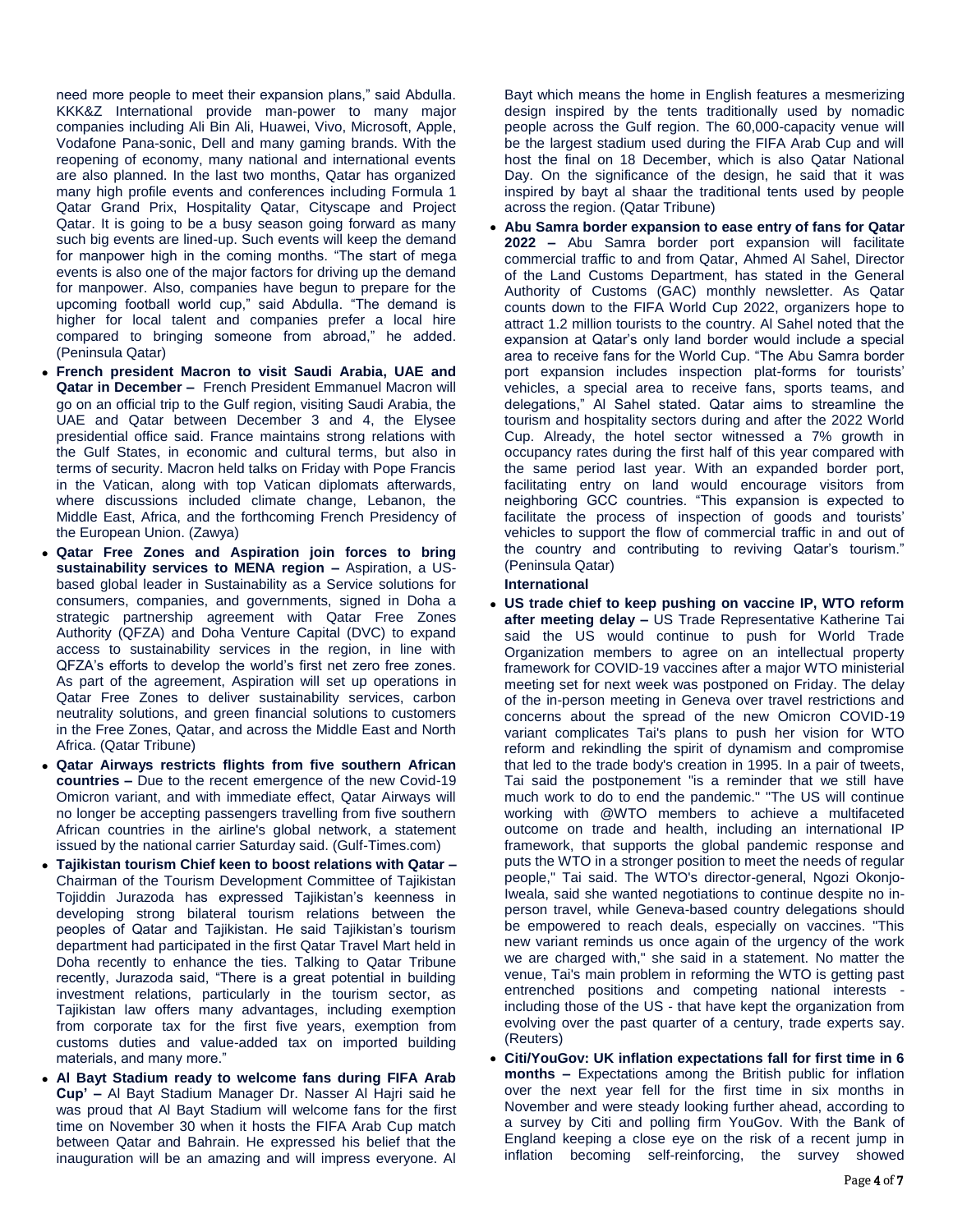expectations for price growth over the next 12 months receded to 4.0% from 4.4% in October. Expectations for inflation in five to 10 years' time held at 3.7%. Both measures remained above their historical averages. "Today's data, especially the level of long-term expectations, suggest a continued risk inflation expectations could become de-anchored to the upside however this risk does now seem to be easing," Citi analysts said. Britain's main consumer price index hit a 10-year high of 4.2% in October and the BoE has said it expects it will rise to around 5% in the second quarter of 2022. The British central bank has said increases in interest rates are likely in coming months if the economy performs as it has forecast. But investors cut their bets on a rate hike as soon as the BoE's December meeting on Friday after a coronavirus variant that might be harder to combat with vaccines was detected in South Africa. (Reuters)

 **UK crisp shortage eases after earlier supply problems –** Fewer shops in Britain have shortages of potato crisps this week than the week before, official figures showed on Thursday, in a sign that supply problems for the popular snack food are easing. Some 24% of food shops surveyed by Kantar Public for the Office for National Statistics had no or low stocks of multi-packs of crisps between November 19 and November 22, down from 30% the week before. Britain's biggest crisp producer Walkers, part of PepsiCo, had to scale back production at the start of the month after problems with an IT systems upgrade, which it warned could take weeks to fix. Supply chain problems have been common in Britain and elsewhere as businesses adjust to shifts in consumer demand and the availability of workers following the COVID-19 pandemic - and, in Britain's case, Brexit. The ONS said 14% of businesses it surveyed reported labor shortages in late November, similar to the month before. This rises to 38% in the accommodation and food services sectors, which shed many staff during the pandemic and often relied heavily on European Union workers. The Bank of England is looking closely at the job market for signs of pay pressures - or, conversely, higher unemployment after the end of furlough support on October 1 - as it considers whether to raise interest rates on December 16. Earlier official data showed a record number 1.172mn job vacancies in the three months to the end of October. Thursday's data showed the volume of online job adverts was 44% above its pre-pandemic level - the same as the week before - while consumer spending on credit and debit cards was 3% higher than before the pandemic, on a nonseasonally adjusted basis. (Reuters)

#### **Regional**

- **Mideast tanker glut set to persist as OPEC+ weighs output move –** The overhang of supertankers in the Persian Gulf is set to stay above the seasonal average in the coming month. OPEC+ is due to meet on December 2 to decide whether to stick with January's planned output hike, given the discovery of a new COVID-19 variant. The excess of tankers compared with cargoes is at 29%, according to the median estimate in a Bloomberg survey of four people involved in the market That's unchanged over the past three weeks "Owners are starting to wonder if there will be any end-year recovery," Clarksons Platou says in an emailed research note, pointing to a disappointing fortnight of declining rates despite more cargoes entering the market Earnings for tankers on the benchmark Middle East-to-China route declined to \$10 on Friday, the lowest since mid-October, Baltic Exchange data show The vessel surplus has been lower YoY since mid-September as OPEC+ gradually returns barrels to the market. (Bloomberg)
- **Oil crashes more than \$10 as new COVID-19 variant roils markets –** Oil prices suffered one of the largest ever one-day plunges, crashing more than 11% on Black Friday as a new

coronavirus strain sparked fears that renewed lockdowns will hurt global demand. The crash, the 7th largest ever for Brent crude, the global oil benchmark, may prompt the OPEC+ cartel to re-consider its policy when it meets next week, with the group increasingly leaning toward pausing its output hikes. The sell-off was amplified by low liquidity on a festive day in the US, the breach of several technical supports and Wall Street banks rushing to dump oil futures to protect themselves against positions in the options market. The development apparently wrong-footed many in the oil market who had been comforted by low inventory levels and demand that had rebounded to 2019 levels, senior energy trader at CIBC Private Wealth Management Rebecca Babin, said. (Bloomberg)

- **Reliance, Aramco call off \$15 bn deal amid valuation differences, sources say –** Reliance Industries and Saudi Aramco have called off a deal for the state oil giant to buy a stake in the oil-to-chemicals business of the Indian conglomerate due to valuation concerns, sources with knowledge of the matter said. Talks broke down over how much Reliance's oil-to-chemicals (O2C) business should be valued as the world seeks to move away from fossil fuels and reduce emissions, they said. Instead, Reliance will now focus on signing multiple deals with companies to produce specialty chemicals for higher margins, one of the sources said. Aramco signed a non-binding agreement to buy a 20% stake in Reliance's O2C business for \$15bn in 2019. Last week, the companies announced they would re-evaluate the deal, ending two years of negotiations. (Reuters)
- **Saudi Arabia working on 160 privatizations, says finance minister –** Saudi Arabia is working on 160 privatizations and intends to announce more next year, Finance Minister Mohammed al-Jadaan said on Thursday. Speaking at a financial forum in Riyadh, he said plans to privatize assets in the education and logistics sectors were ongoing. Earlier this year Saudi Arabia suspended the privatization of the Ras Al Khair desalination and power plant, one of a number of state assets the government aimed to sell to reduce pressure on capital spending and diversify revenues away from oil. (Reuters)
- **Saudi Arabia to allow conditional entry 'from all countries' despite Omicron –** Saudi Arabia will allow entry to travellers "from all countries" as long as they have received one dose of a COVID-19 vaccine inside the kingdom, it said on Saturday, a day after suspending flights from seven African countries due to the Omicron variant. The ministry said the travellers would be allowed in from next Saturday and would need to quarantine for three days. It did not mention the flight suspensions. Saudi Arabia on Friday suspended flights to and from South Africa, Namibia, Botswana, Zimbabwe, Mozambique, Lesotho and Eswatini due to concerns related to the Omicron coronavirus variant. (Reuters)
- **SAMA governor: Saudi financial sector well placed to overcome COVID-19 crisis –** No Saudi banks were lost during the financial crisis of 2008-09 and the financial sector is again in a strong position as it faces the economic fallout from the COVID-19 pandemic, according to SAMA Governor Fahad Almubarak. The central bank has been and continues to be strict in its application of international standards, and so are other institutions in the Kingdom, Almubarak said at the Financial Stability Conference in Riyadh on Thursday. SAMA was applying the Basel II international regulatory framework for banks during the global financial crisis and is currently adhering to its successor Basel III. That meant the Kingdom's banks had the reserves and the strength to deal with all the consequences back then, and the same has been true during the COVID-19 pandemic, the governor said. Capital coverage for Saudi banks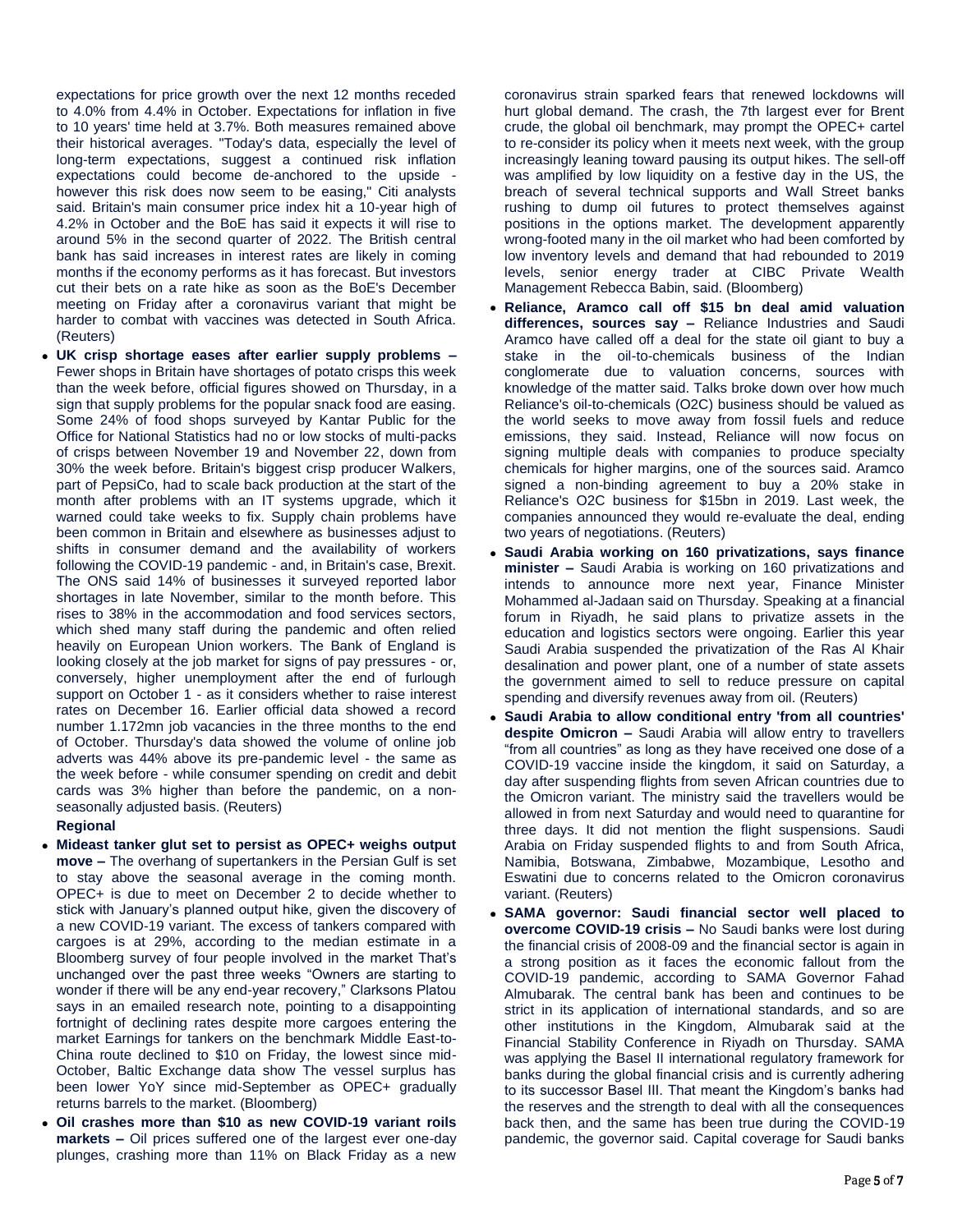is 20%, liquidity is 80% and non-performing loans are only about 2%, he said. (Zawya)

- **Saudi Mobily plans 8.5% cash dividend for 2021 –** Saudi telecom operator Etihad Etisalat Co. (Mobily), has recommended paying a cash dividend of 8.5% for 2021, at SA0.85 per share amounting to SA654.5mn, the company said in a bourse statement. For 2020, the company paid 5% cash dividend. Last month Mobily posted third quarter net profit of SA281mn compared to a net profit of SA222mn in Q3 2020, representing an increase of 27%. (Zawya)
- **Saudi NEOM's OXAGON to expand port to challenge Middle East rivals –** Saudi Arabia will expand a tiny local port near the planned city of NEOM into a trade and manufacturing hub to rival others in the Middle East, according to Bloomberg. "The port will anchor the industrial city OXAGON," OXAGON's chief executive Vishal Wanchoo , said in an interview, adding that it is targeting a capacity up to 9mn twenty-foot equivalent unit. NEOM's industrial city, known as OXAGON, is set to be the largest floating industrial complex in the world. Wanchoo also said an existing port near the city of Duba, in the Red Sea will be transformed to handle a container capacity of 3.5 to 4mn TEUs by 2030. (Zawya)
- **Saudi FM says non-oil sector grows with economy gradually recovering from pandemic –** The Saudi economy is witnessing a gradual recovery since mid-2020, reflected in the positive growth rates of the non-oil sector, Minister of Finance Mohammed Al-Jadaan said at the Financial Stability Conference on Thursday. The real non-oil sector growth amounted to 8.4% in the second quarter of 2021, led by the private sector, which recorded a growth rate of 11.1%, Al-Jadaan said. Preliminary estimates for the third quarter of this year show that the real private non-oil GDP grew by 6.2%, he said. This led to promising results in the public finance performance, he added. Al-Jadaan indicated that parts of the Saudi economy have also crossed the pre-pandemic stage, especially with regard to levels of consumption and private investment, which are now much higher than they were before the COVID-19 outbreak. (Zawya)
- **UAE suspends flights from 7 African countries due to coronavirus variant –** The UAE on Friday has suspended direct and indirect flights from seven African countries because of concerns over the spread of a new COVID-19 variant. All flights from South Africa, Namibia, Botswana, Zimbabwe, Mozambique, Lesotho and Eswatini has been suspended. According to the UAE's General Civil Aviation Authority, the Supreme Council for National Security and the National Emergency Crisis and Disaster Management Authority, the travel ban will take effect from Monday, November 29. The World Health Organization (WHO) designated the new highly mutated strain of COVID-19 a "variant of concern" and has given it the Greek name Omicron. (Zawya)
- **DIFC's last remaining land plot sold for AED289mn –** The last remaining plot of land in Dubai International Financial Centre (DIFC), currently owned by Emirates NBD, has been snapped up for AED289mn in a cash deal, according to property consultant Knight Frank. The 190,700sqft. plot, which has an estimated build-up area of 2.2mn square feet., is next to Burj Daman and opposite ICD Brookfield and was bought by a private family developer, whose details are yet to be disclosed. The plot, which as a potential redevelopment value of AED2bn is expected to be mixed used development incorporating hospitality, residential, commercial and retail space, said real estate consultancy Knight Frank, who advised sellers Emirates NBD. "Emirates NBD appointed Knight Frank and CoReal to sell the plot through a private treaty sale process, which received multiple buyer interest from across the world through multiple bidding rounds," Knight Frank said in a press release, adding,

"The plot was finally secured by a private family developer represented by Luxhabitat Sotheby's International Realty." (Zawya)

- **Abu Dhabi announces AED10bn housing package for Emiratis –** Under the directives of the President His Highness Sheikh Khalifa bin Zayed Al Nahyan, His Highness Sheikh Mohamed bin Zayed Al Nahyan, Crown Prince of Abu Dhabi and Deputy Supreme Commander of the UAE Armed Forces, and Chairman of the Abu Dhabi Executive Council, has ordered the disbursement of housing loans and houses, and residential plots and the exemption of families of deceased and retirees mortgagors from loan repayments. The housing package, worth a total of AED10bn, benefitted 10,032 citizens in the Emirate of Abu Dhabi. The housing package coincides with the UAE's celebrations of 50th National Day, and reflects the leadership's commitment to ensuring social stability, enhancing living standards and strengthening citizens' contribution to the advancement of society. The package forms part of the Ghadan 21 accelerator program, which was launched by His Highness Sheikh Mohamed bin Zayed. (Zawya)
- **Bahrain outlook to stable by S&P; FC L-T debt rating affirmed –** Bahrain's long-term foreign currency debt rating was affirmed by S&P at B+. Outlook changed to stable from negative. (Bloomberg)